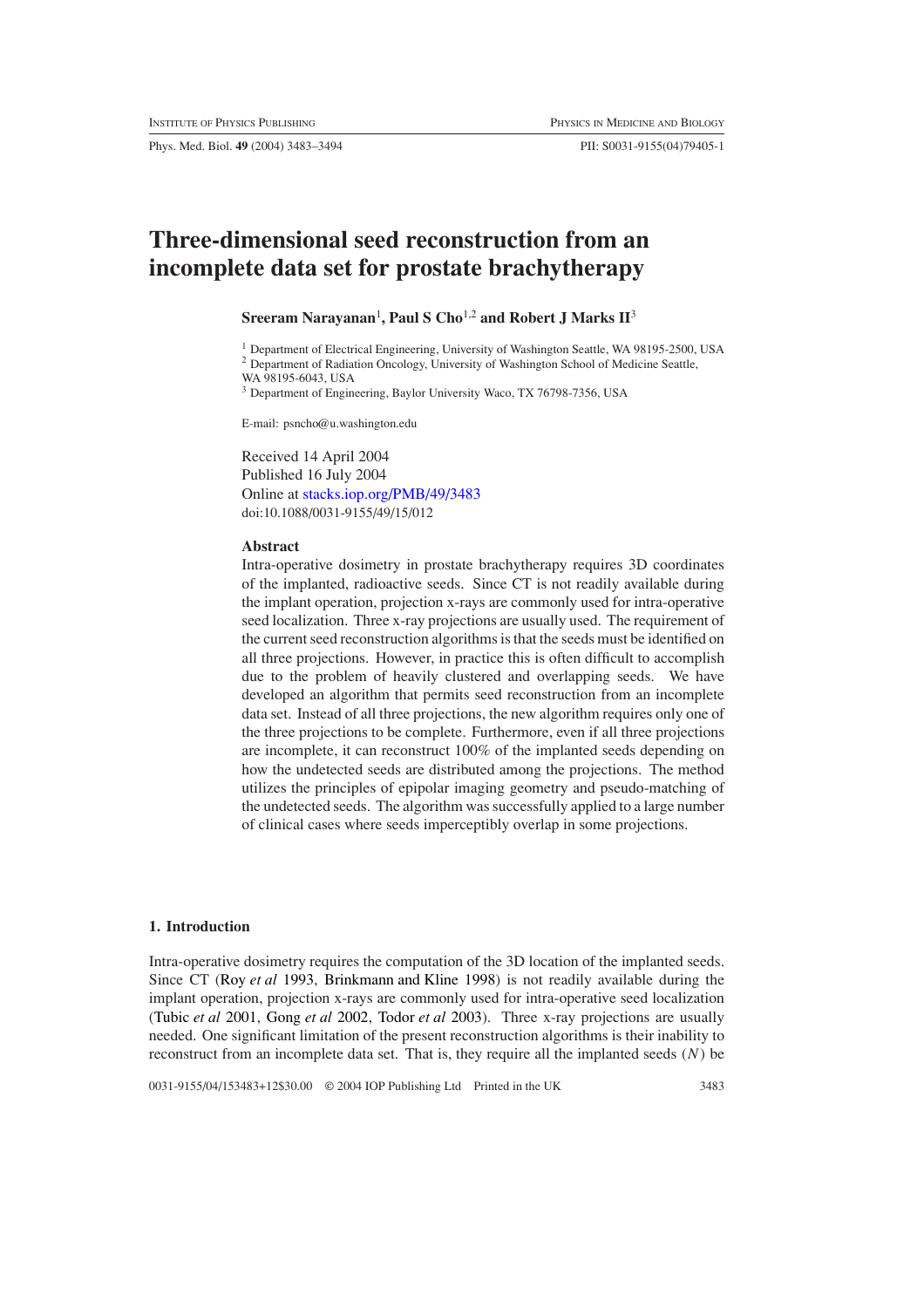identified in every projection. However, in practice, due to superposition of seeds, it is often impossible to detect all *N* seeds on every projection. We propose a method to overcome this problem.

Calculation of 3D seed coordinates is a culmination of various steps starting with image capture, seed segmentation and reconstruction. When seed images are heavily clustered, the segmentation algorithm may fail to uniquely identify all the seeds on all three projections. Human operator can help find the seeds that were left undetected by the segmentation algorithm. However, in some cases even with operator intervention it is impossible to locate all the seeds. Thus, there is a need for a seed reconstruction algorithm that can handle incomplete data sets.

Siddon and Chin [\(1985\)](#page-11-5) proposed a two-film reconstruction algorithm but had the restriction that if the two films have  $N_1$  and  $N_2$  seeds each with  $N_1 > N_2$ , the number of reconstructed seeds will be *N*2. Upon extending this algorithm to three films only the minimum number of seeds identifiable on a single film can be reconstructed under the condition that all three films are used for reconstruction. Biggs and Kelly [\(1983](#page-10-0)) proposed a reconstruction algorithm using the *y*-coordinate values as a pre-screening to reduce matching complexity. The *y*-axis is parallel to the axis of rotation of the gantry. Here again the problem of undetected seeds is left un-addressed and, hence, the algorithm cannot reconstruct all the implanted seeds successfully if some seeds are undetected. Altschuler and Kassaee [\(1997](#page-10-1)) proposed a permutation-sampling method for matching the seeds. The number of seeds reconstructed, however, is restricted by the number of unique triplets that can be identified, which essentially is the minimum number of seeds identified on a view. This can potentially lead to mismatches in the reconstruction if, for example, two views have one undetected seed each but do not correspond to the same 3D seed. Other projection x-ray-based seed reconstruction algorithms [\(Amols and Rosen 1981,](#page-10-2) [Altschuler](#page-10-3) *et al* [1983](#page-10-3), [Jackson 1983](#page-11-6), [Rosenthal and Nath](#page-11-7) [1983,](#page-11-7) [Tubic](#page-11-2) *et al* [2001](#page-11-2), [Narayanan](#page-11-8) *et al* [2002,](#page-11-8) [Todor](#page-11-4) *et al* [2003\)](#page-11-4) do not address the problem of undetected seeds. It is usually assumed that this problem does not occur or is rare. However, experience in our clinic shows that the problem of undetected seeds occurs in over 50% of the implant cases.

Lam *et al* [\(2004](#page-11-9)) developed a Hough transform based seed reconstruction algorithm that handles incomplete data sets. The algorithm assumes the use of more than three views and traces the path of a seed over multiple projections. Unlike the conventional approaches, where the 2D seed points are back-projected to reconstruct the 3D seed, the Hough transform assumes a point in 3D space and forward-projects it onto the detector plane to determine if the projected point coincides with a seed image. Those 3D points that accumulate high coincident counts are considered as the 3D locations of the seeds. However, the algorithm requires relatively large number of projections in the order of 10 and is not practical unless one has access to a fast image acquisition device.

Narayanan *et al* [\(2002\)](#page-11-8) introduced a fast cross-projection algorithm for reconstruction of seeds (Fast-CARS) that performs reconstruction by reducing the matching complexity. The line connecting a seed image to the source is calculated and the projection of this line is obtained on another view. A search restriction band of certain width centred on the projected line is formed on this view. The candidate matching seed for the seed on the first view will lie in this band. The current version of Fast-CARS however cannot handle incomplete data sets.

We present a new algorithm that permits seed reconstruction from incomplete data sets. The algorithm requires that the implanted seeds  $(N)$  be detected in only one of the three projections. Furthermore, even if none of the views has identified all *N* seeds, reconstruction is possible depending on how the unidentified seeds are distributed among the projections.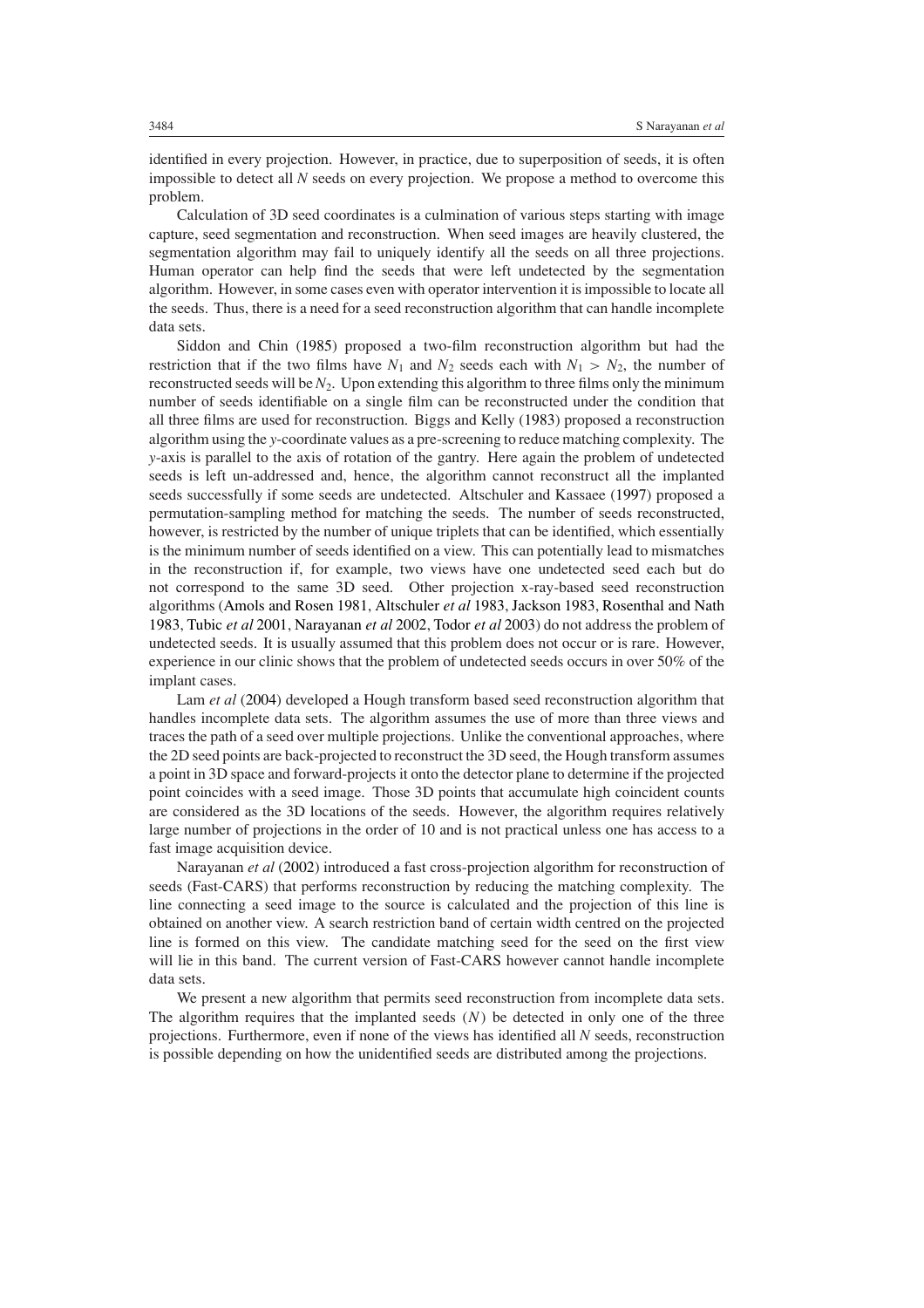

<span id="page-2-0"></span>**Figure 1.** (a) An example to illustrate the pseudo-seed-matching concept. Consider three implanted seeds such that all three of them are visible on two views  $(F_1$  and  $F_2$ ) and the third view  $(F_3)$ has an undetected seed and thus only two are visible. (b) In order to perform seed matching and reconstruction, duplicate all the seeds in the view with undetected seeds, i.e. *F*3. Before duplication, the numbers of seeds were {3*,* 3*,* 2}. After duplication they are {3*,* 3*,* 4}. (c) Match and reconstruct all seeds such that only as many duplicated seeds are chosen as are undetected in the view. In our example, only one duplicated seed will be chosen along with the two original seeds in  $F_3$ . The two seeds whose projections were visible on all three views are removed from consideration in (c) for ease of understanding. The solid circle in the first two views indicates the seed whose projection was undetected on the third view. One of the two doubles is a candidate for a match for this particular seed and is chosen based on minimum cost.

## **2. Methods**

## *2.1. Pseudo-seed-matching strategy*

The overall strategy for handling the incomplete data set is described using a simple example shown in figure [1.](#page-2-0) Consider a case where there are only three implanted seeds. All three seeds are visible on two of the three projections,  $F_1$  and  $F_2$ . On the third view,  $F_3$ , only two out of the three seeds are visible. The third seed is obscured by one of the two visible seeds and is undetected (figure  $1(a)$  $1(a)$ ). However, we know that the undetected seed coincides with one of the two visible seeds on projection *F*3. Therefore, one of the two seeds is allowed to match twice. Since we do not know which one of the two coincides with the undetected seed, we duplicate both seeds (figure [1\(](#page-2-0)b)). Subsequently, the reconstruction problem will be approached as a set of {3*,* 3*,* 4} seeds with the knowledge that there are three seeds and thus only three unique triplets can be formed during the seed matching process of seed reconstruction. While performing the seed matching, care must be taken such that only as many doubles are chosen as are undetected in that view. In our example, there is one undetected seed in  $F_3$  and thus only one of the two doubles will be chosen. Two seeds from  $F_1$  and  $F_2$  will match with the original two seeds in  $F_3$  and the third seed will match with one of the duplicated, pseudo-seeds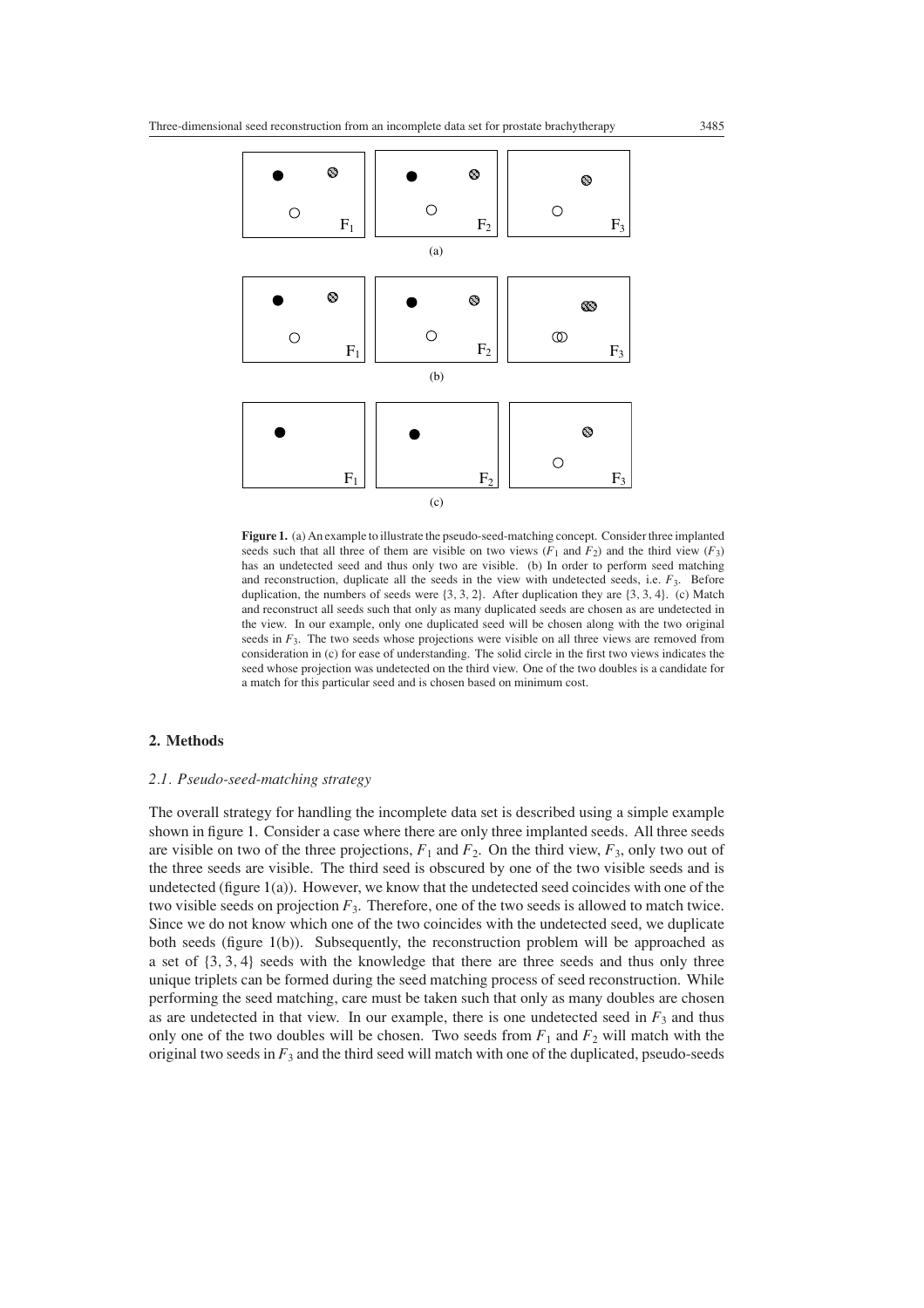(figure [1\(](#page-2-0)c)). The matching is performed such that the sum of the costs of the match set is minimal, where each match set is a combination of triplets of seeds in consideration. The cost for each triplet is the sum of the square of the distances from the reconstructed 3D point to the lines connecting each seed image to its source.

The problem of incomplete projection data can be categorized into three representative cases:

- (a)  $\{N, N, N p\}$ . Two out of three views have detected all *N* seeds that were implanted. The third view has *p* undetected seeds.
- (b) {*N,N* −*p, N* −*q*}. One out of three views has identified all *N* seeds. The other two have undetected seeds of arbitrary numbers, *p* and *q*.
- (c)  $\{N p, N q, N r\}$ . None of the views has resolved all *N* seeds. Every view is incomplete and has *p*, *q* and *r* undetected seeds.

Note that the orders of views in the above sets are arbitrary. For example,  $\{N - p, N, N\}$ ,  $\{N, N-p, N\}$  and  $\{N, N, N-p\}$  all belong to the first data type (a) in the list. The pseudoseed-matching strategy was illustrated using the incomplete data type  $\{N, N, N - p\}$ . The same strategy applies to the data type  $\{N, N, N - p\}$  as well. As will be explained later, the most demanding case  $\{N-p, N-q, N-r\}$  can also be solved if it can be decomposed into {*N,N,N* − *p*} and*/*or {*N,N* − *p, N* − *q*} varieties.

We have applied the pseudo-matching technique to the previously reported fast crossprojection method [\(Narayanan](#page-11-8) *et al* [2002\)](#page-11-8). The results indicate that because of the way the search restriction bands are formed, the Fast-CARS can handle only the incomplete data type  $\{N, N, N - p\}$ . Therefore, we have investigated an alternative method of forming the search restriction bands that will permit reconstruction from  $\{N, N - p, N - q\}$  and  ${N - p, N - q, N - r}$  data types.

#### *2.2. Epipolar geometry based reconstruction*

We first introduce the concept of epipolar geometry (Mundy and Zisserman [1992](#page-11-10), Haralick and Shapiro [1993\)](#page-11-11). Consider a plane containing two x-ray source positions and a 3D seed. This plane will intersect the detector planes and form lines. The 2D image of the seed on the detector planes will lie on these lines. The plane defined by the two x-ray source positions and a 3D seed is called the *epipolar plane*. The line formed by the intersection of the *epipolar plane* and the detector plane is called the *epipolar line*. For each seed in 3D space we can form an *epipolar plane*. Thus constructed *epipolar planes* are hinged at the line connecting the two sources. Epipolar geometry is defined only over two projections. Therefore, constraint of co-planar imaging is required to extend this over three projections.

The property of epipolar geometry can be exploited to generate search restriction bands, which are used to accelerate the seed-matching process as described by Narayanan *et al* [\(2002](#page-11-8)). It is essentially a divide-and-conquer strategy, which performs seed matching for a sub-region of views at a time. Therefore, the strategy significantly reduces the computational dimensionality. The search restriction bands also help reduce the complexity of data incomplete conditions. For example, consider a case where the total number of implanted seeds, *N*, is 10 and the projection data set is {9*,* 9*,* 9}. This is the incomplete data type  ${N - p, N - q, N - r}$ , for which there is no solution for the undetected seed. The search restriction band may divide the seeds in each view into two groups, {5*,* 5*,* 4} and {4*,* 4*,* 5}. Thus, the problem has been decomposed into  $\{N_1, N_1, N_1 - p\}$  and  $\{N_2, N_2 - p, N_2 - q\}$ , which are both solvable. In the above case,  $N_1 = N_2 = 5$  and  $N_1 + N_2 = N$ .

Consider a three-view reconstruction but two views at a time. Any plane pivoted about the line connecting two of the x-ray sources will split the 3D seed volume into two sections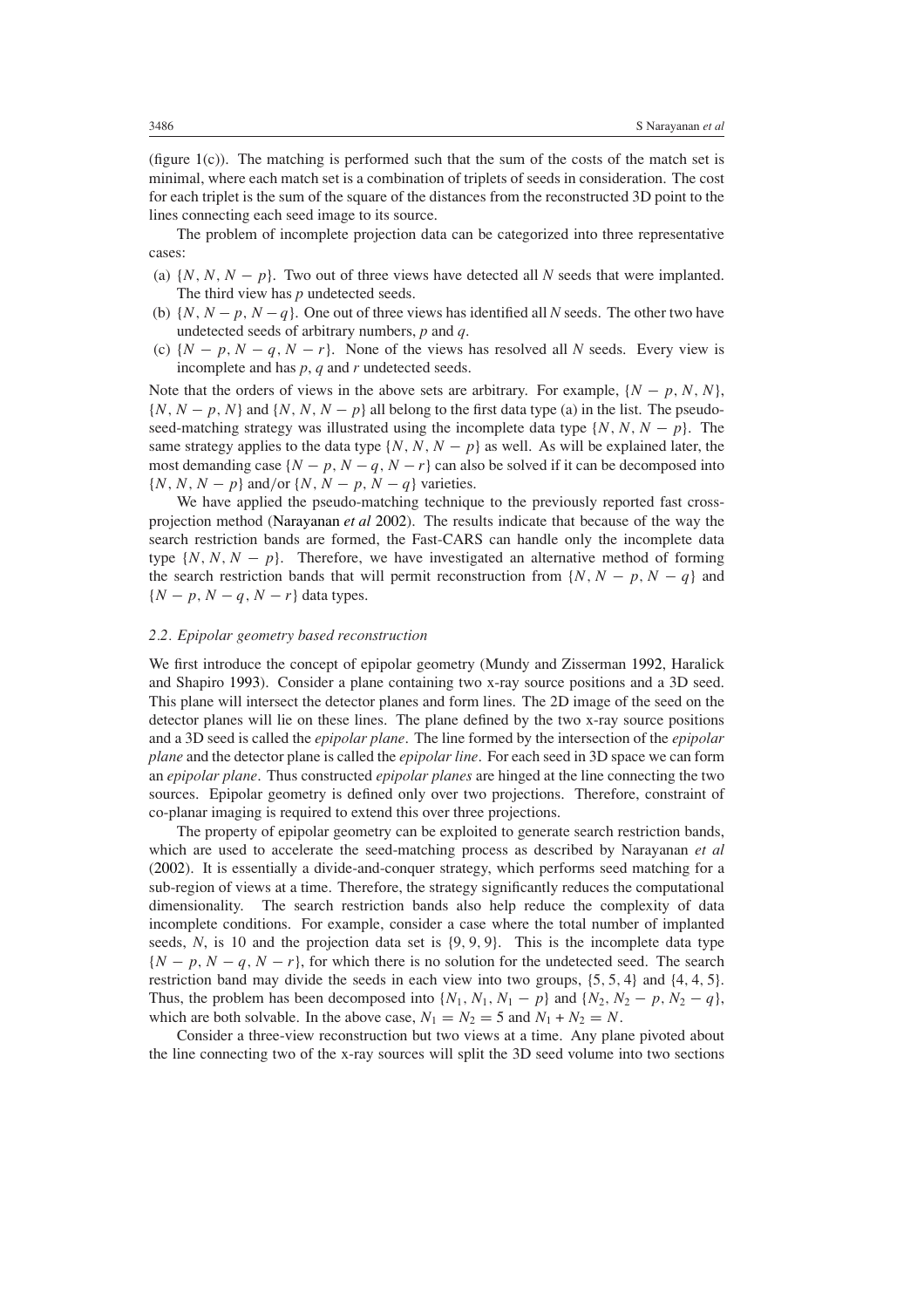

<span id="page-4-0"></span>Figure 2. Definition of the epipolar plane and epipolar line. A plane pivoted around the line connecting the two sources will pass through the 3D volume of the seeds forming lines on the imaging planes. The lines split the 2D images of the seeds in the same proportion as the plane splits the 3D distribution of the seeds.

on either side of this plane (figure [2\)](#page-4-0). As described above, the intersection of this plane with the two detector planes will form epipolar lines. In the absence of noise, epipolar lines will split the 2D images of the seeds on the detector plane in the exact same proportion as the epipolar plane splits the 3D seed volume. This proportion will be the same on either view. If the two views in consideration are  $F_1$  and  $F_2$  and if P seeds are above the epipolar line on  $F_1$  in a noiseless case and given that seeds are visible on both views,  $P$  seeds will be above the epipolar line in  $F_2$  as well. The epipolar plane will thus split the 3D volume into two sections of *P* seeds and  $N - P$  seeds, where *N* is the total number of seeds implanted. This property of epipolar geometry is used to form different search restriction bands over three views, where if all seeds are detected, the bands contain equal number of seeds. The bands could be formed by progressively rotating the epipolar plane about the hinge defined by *S*<sup>1</sup> and  $S_2$ . For illustration, an epipolar plane is constructed using two sources  $(S_1$  and  $S_2)$  and a point,  $p_1$ , on the corresponding image planes. The second epipolar plane can be constructed using the same point  $p_1$ , its corresponding source  $S_1$  and the source that was not previously considered,  $S_3$ .

In real world applications the data are expected to be noisy. This means that the epipolar plane will not necessarily split the seeds in two detector planes in equal portions at all times. The source of the noise includes patient motion. Thus motion estimation and correction must first be performed [\(Lam](#page-11-9) *et al* [2004](#page-11-9)). This leaves the random noise and uncertainty of the line, which can be solved by performing a *low-pass filtering* of data as described later.

The seed reconstruction algorithm for incomplete data set is outlined as follows:

- 1. Choose one view at random.
- 2. Compute the maximum and minimum *y* coordinate values of the seeds on this view. The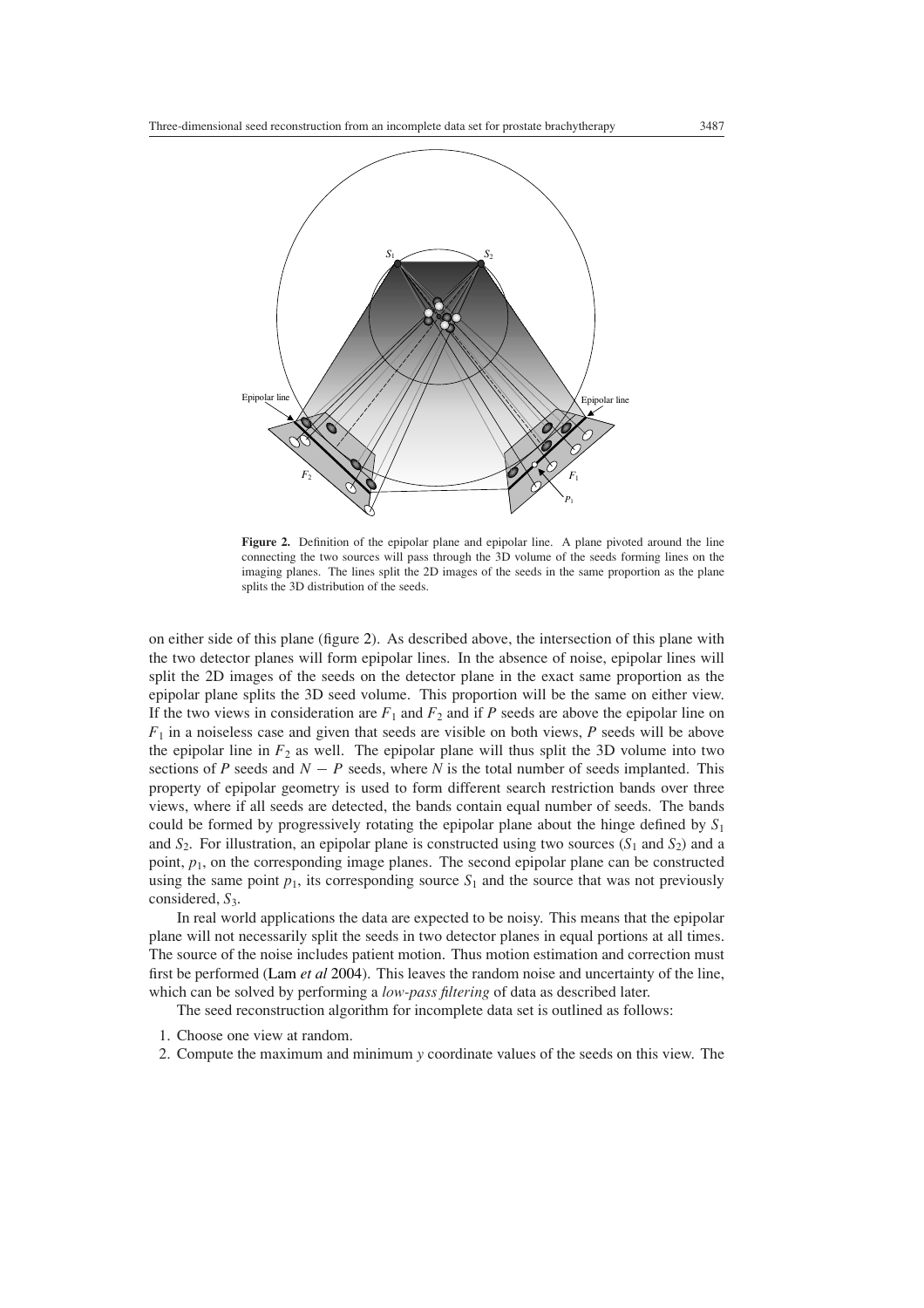coordinate systems are the same as in Narayanan *et al* [\(2002\)](#page-11-8). *Y*-axis on the detector plane is parallel to the axis of gantry rotation. *X*-axis is perpendicular to *Y*-axis.

- 3. Start with a *y* value that corresponds to the minimum value obtained in step 2 and choose a point,  $p_1$ . This point could be  $(x_{val}, y_{min})$  where  $x_{val}$  is any *x*-coordinate value. Point  $p_1$ need not be a seed location.
- 4. Form two epipolar planes, one using  $S_1$ ,  $S_2$  and  $p_1$ , and another with  $S_1$ ,  $S_3$  and  $p_1$ .
- 5. Calculate the number of seeds below the epipolar line in each view.
- 6. Increment the *y* value by  $\delta$  thus changing the value of  $p_1$ . Repeat steps 4 and 5. From step 3, the point  $p_1$  will change as  $(x_{val}, y_{min} + \delta)$ ,  $(x_{val}, y_{min} + 2\delta)$  and in general has the value  $(x_{\text{val}}, y_{\text{min}} + n\delta)$  till it is greater than  $(x_{\text{val}}, y_{\text{max}})$ .
- 7. Repeat steps 4–6 as long as the seed count stays the same for a pre-determined number of epipolar-line increments, *k*. The number of increments is a function of *δ*, and increases as *δ* decreases. The size of *δ* is determined experimentally by changing the value of *δ* and noting the number of increments that gives a good division of seeds. If the seed count remains the same it signifies that an epipolar plane, which splits the seeds exactly, exists within this interval. In our case the interval is formed by points whose *y-*coordinate values vary from  $y_{\text{min}} + n\delta$  to  $y_{\text{min}} + (n + k)\delta$ . This operation, in which the seed count is allowed to stabilize, corresponds to the *low-pass filtering* mentioned earlier. Figure [4\(](#page-8-0)d) illustrates this step using a clinical case.
- 8. For the 2D seeds found within the search restriction band formed by the union of epipolar lines (steps 4–7), reconstruct the 3D seeds assisted by the pseudo-seed-matching technique:
	- (a) For an incomplete data set of the type  $\{N, N, N p\}$  duplicate the seeds in the view with  $N - p$  seeds and reconstruct using the pseudo seed-matching technique.
	- (b) For the data type  $\{N, N p, N q\}$  duplicate the seeds in incomplete views and reconstruct as many seeds as are present in the complete view, i.e., *N* seeds. For example, consider three views with {10*,* 9*,* 8} seeds. After duplicating the second and the third views we get {10*,* 18*,* 16}. Only ten unique triplets are allowed as dictated by the view containing all seeds. Among the nine duplicates in the second view only one will be chosen and nine original ones are used once. Among eight duplicates in the third view, two will be chosen and the eight original ones are used once.
	- (c) If the data type  $\{N p, N q, N r\}$  occurs within a given search restriction band, the undetected seeds cannot be recovered unless the number of seeds expected in the band is known.
- 9. Repeat steps 4–8, making sure that while taking the count of the seeds below the lines, the previously matched seeds are discarded. Each repetition of the steps corresponds to finding a new set of bands over three views, and reconstructing the seeds in this set.

#### *2.3. Problem of false positives*

In the process of automated seed segmentation, fragments of high-density objects such as bones and catheters may be falsely classified as seeds. There could also be cases where a single seed is classified as two closely overlapping seeds by the segmentation algorithm. These cases form what we call false positives and are treated separately. Normally, the false positives generated by the non-seed entities are easily identifiable and readily removed by the operator at the post-segmentation editing. However, the misclassification of a single seed as a double seed by the segmentation program is often difficult to rectify even by visual inspection.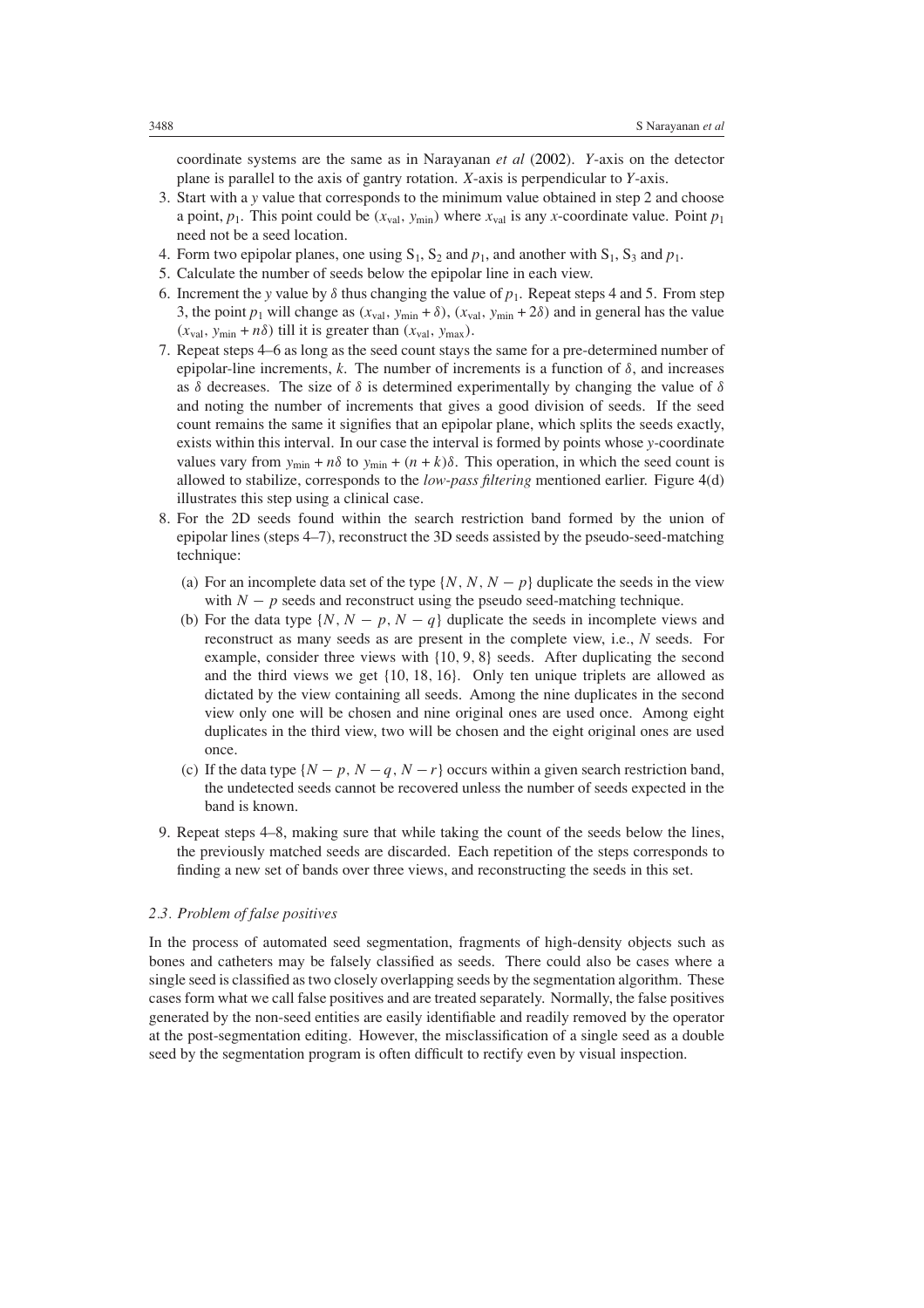value of this reconstruction will be very high. Therefore, a simple cost threshold can be used to eliminate such false positives. The method would fail if a 3D object of a non-seed origin generated the false positives on all three views. However, the probability of this happening is extremely rare. This is because the brightness of the high-density structures varies appreciably from projection to projection. Subsequently, the 2D seed detection algorithm tends to segment different parts of the high-density objects.

In the case where a single 2D seed is falsely determined as a double seed by the segmentation algorithm, the proposed method will find the corresponding seed in the other two projections. The seeds in the two projections will be duplicated erroneously and reconstruction algorithm will yield an extra seed. The cost threshold will not work in this case since three seed images were chosen to reconstruct the extra seed and hence will have a cost that is comparable to the rest of seed matching. However, we do have the knowledge that seeds need to be separated by a certain distance in 3D. If two seeds occupy the same 3D location, which will be the case in the above reconstruction scenario, we can safely assume that one of the seeds is wrong. This is especially the case if the algorithm reconstructs more seeds than have been implanted. Thus a 3D redundancy check can handle false positives occurring when a single seed is erroneously counted as two.

## **3. Results and discussions**

The algorithm performance was evaluated on the clinical data. The fluoroscopy images were acquired with a radiotherapy simulator (SLS-14, Elekta Oncology Systems, Crawley, UK). The projection angles were separated by  $15°$  (165, 180 and 195°). Two types of seeds, iodine-125 (6711, Amersham Health, Princeton, NJ, USA), and palladium-103 (TheraSeed, Theragenics Corporation, Buford, GA, USA), were imaged. Seed images were captured with the 6-inch image intensifier mode, corrected for spatial distortion, and automatically segmented [\(Cho 2000](#page-11-12)). The results were visually inspected by an operator and edited when necessary. Subsequently, the 2D seed data set was input to the proposed algorithm. In order to verify the accuracy of the reconstruction, the 3D results were forward-projected onto the original images and the deviations from the seed locations were calculated. If the errors were within 0.5 mm, the reconstruction was considered to be successful.

Figure [3](#page-7-0) shows an example of reconstruction from an incomplete data set of the type {*N,N,N* − *p*}. There were 84 seeds in total. Two views had all 84 seeds detected and the third view identified only 82 seeds. The reconstruction algorithm successfully reconstructed all 84 seeds. The reconstructed seed centroids were forward-projected on the view that had only 82 seeds identified. The arrows point to the overlapped seeds that were not detected by the segmentation algorithm, but reconstructed accurately.

Figures [4\(](#page-8-0)a), (b) and (c) illustrate how the incomplete data set of the type  $\{N - p, N - q,$  $N - r$ } can be simplified. In this example, a total of 37 seeds were implanted, of which {35*,* 36*,* 36} were detected. However, observation of the three views reveals that the two undetected seeds on the first view (figure  $4(a)$  $4(a)$ ) are located in the same search restriction band and the other two views provide complete data for the band. Therefore, for this particular band the data incompleteness is essentially of the type  $\{N - p, N, N\}$ . It is also noted that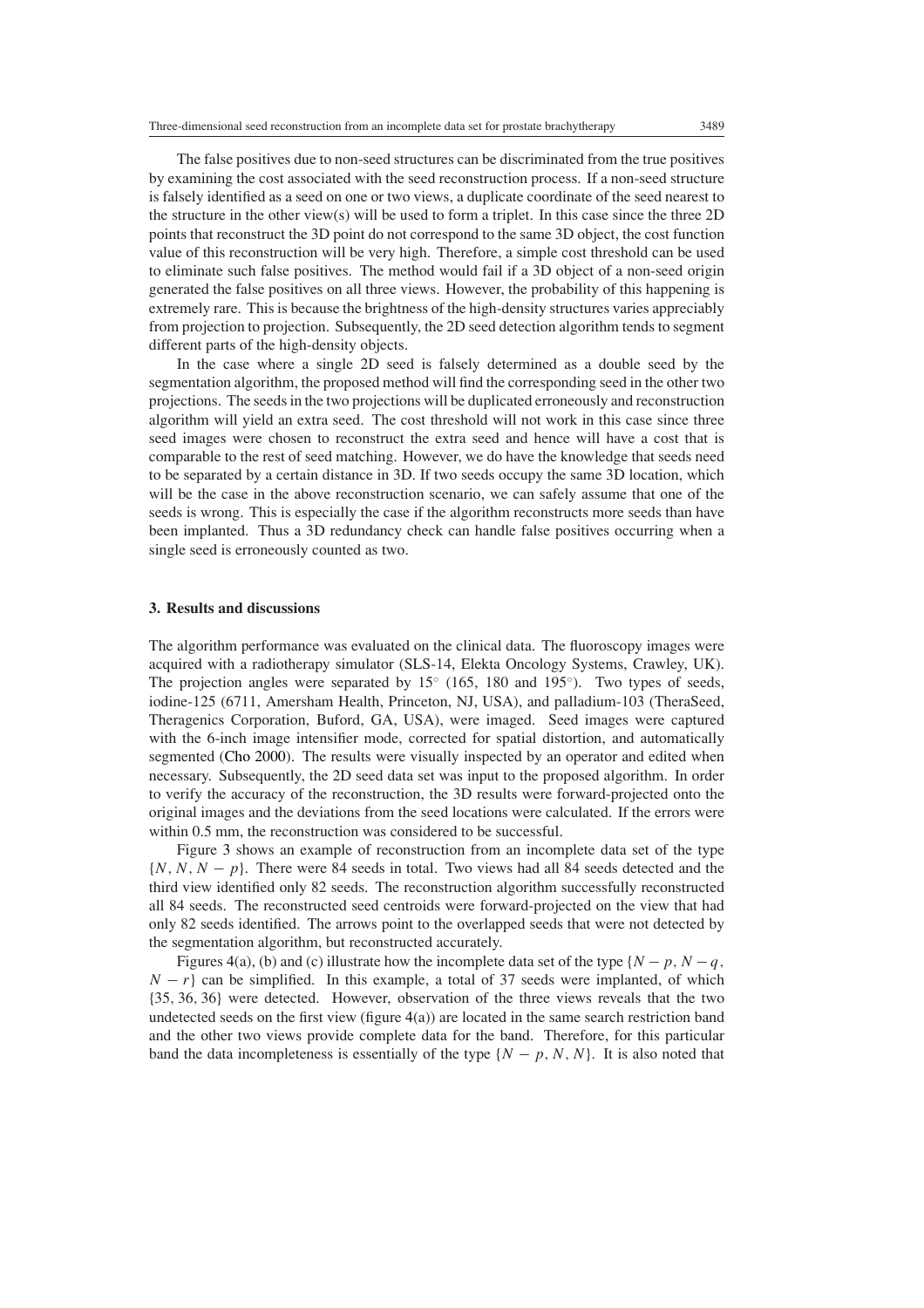

<span id="page-7-0"></span>**Figure 3.** Seed reconstruction from an incomplete data set of the type {*N,N,N*−*p*} or{84*,* 84*,* 82}. The algorithm reconstructed all 84 seeds. The results (3D seed centroids) were forward-projected onto the view that had identified only 82 seeds. The two overlapped seeds that were not detected by the seed segmentation algorithm, but reconstructed accurately, are indicated by the arrows.

the second (figure [4\(](#page-8-0)b)) and the third view (figure 4(c)) together form a  $\{N, N - p, N - q\}$ case for the lowest band, which is solvable.

Figure [4\(](#page-8-0)d) shows the epipolar line counts between image pairs. Images in figures [4\(](#page-8-0)a) and (b) form epipolar line pairs for the left column of the figure (views 1 and 2) and figures [4\(](#page-8-0)b) and (c) form the pairs for the right column corresponding to views 2 and 3. The top plots show the set of all possible epipolar line counts, for each *δ* increment in the *y* value. The bottom plots show the 'filtered' version of the epipolar line counts where only repeated counts are shown. The epipolar lines are formed bottom up, so in figures [4\(](#page-8-0)a), (b) and (c), the first band corresponds to the bottom row of the seeds. Repeated counts indicated by the arrows are not visible in the top plots because they are right on top of each other. The first band, formed between views 1 and 2, has one undetected seed in view 2. This is indicated by the fact that the seed count is less than the equal count line and thus there is an undetected seed in the view corresponding to the *y*-axis of the plot. When comparing views 2 and 3, we see that they have the same count across all bands. This implies that there is an undetected seed in the first band of view 3 also. In the second band between views 1 and 2 a jump in seed count for view 2 is noticed. Now the value is over the equal count line, which means that there are two undetected seeds in view 1. Views 2 and 3 have the same count so there are no more undetected seeds in either of them.

Figures [5\(](#page-9-0)a), (b) and (c) show another  $\{N - p, N - q, N - r\}$  case. There were 109 seeds in total, only 108 of which were detected on each view. Conventional reconstruction algorithms would reconstruct only 108 seeds of which at least 3 would be mismatches. The seeds are unidentified in different places thus making this reconstruction process a multiple  $\{N, N, N - p\}$  case. The proposed reconstruction algorithm detected all 109 seeds.

The algorithm was tested on 122 clinical cases (78 iodine and 44 palladium cases). As can be seen in table [1](#page-9-1) of the 122 cases, 73 had view(s) with undetected seeds. The algorithm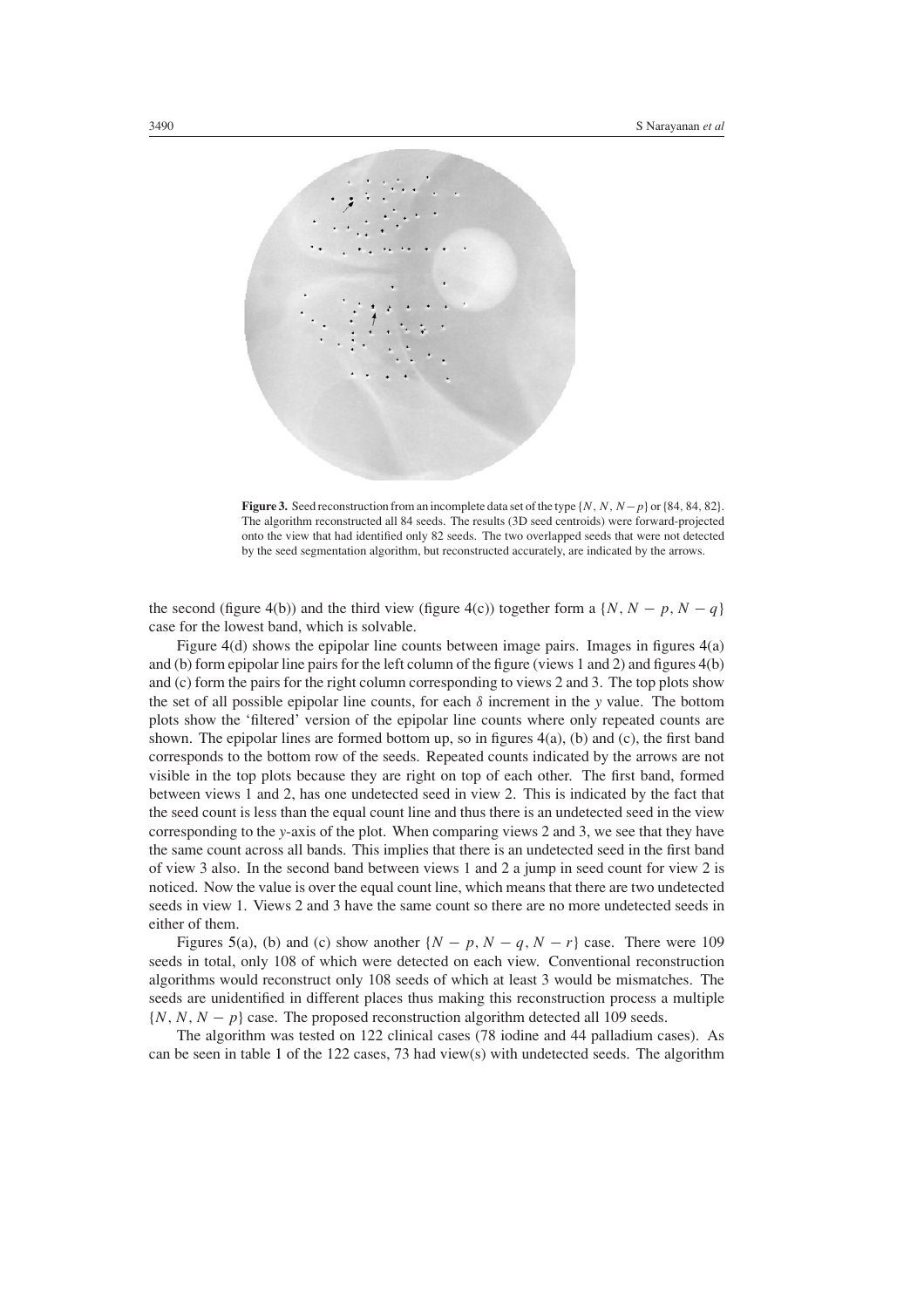



<span id="page-8-0"></span>Figure 4. (a) 37 seeds were implanted in total and only 35 were detected on this view. Each arrow indicates two superposed seeds. Only one of the superposed seeds was detected in each cluster. However, since the two undetected seeds are visible in the other two views ((b) and (c)), for this particular search restriction band, the incomplete data type is  $\{N, N, N - p\}$  which is solvable with the pseudo-seed-matching technique. (b), (c) The two views with an undetected seed in the same band. The arrow points to the undetected seed due to superposition. For this particular band, the incomplete data type is  $\{N, N - p, N - q\}$ , which is solvable. (d) Set of all seed counts, where view 1 corresponds to (a), view 2 corresponds to (b) and view 3 corresponds to (c). The top row corresponds to all sets of seed counts between views. The stabilized seed counts after step 7 are shown in the bottom rows. The undetected seeds can be noted by verifying if counts are above or below the equal seed count line. If two views have exactly the same seed counts, then they will lie on the line as shown in the bottom right figure.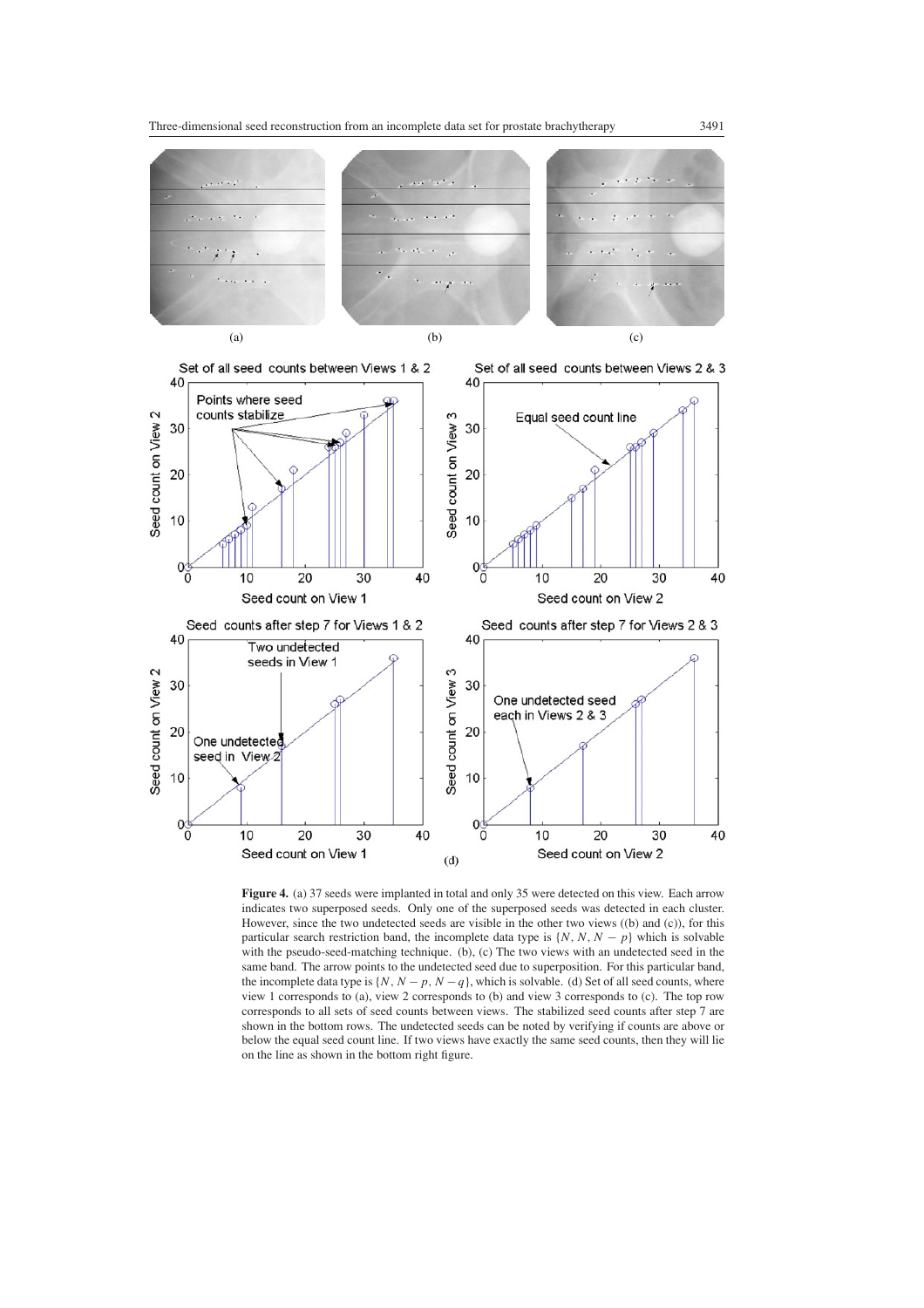

<span id="page-9-0"></span>**Figure 5.** 109 seeds were implanted for this case. Fluoroscopy projections were acquired at 165, 180 and 195◦ from left to right. Only 108 seeds were detected on each view, thus it was a  ${N - p, N - q, N - r}$  case. There was also a slight patient movement in this case which had to be corrected for before the reconstruction was performed. The patient moved between views (a) and (b). Views (b) and (c) were considered to be the reference. Hence the forward-projections of the reconstructed seed coordinates in view (a) are uniformly offset. The arrows indicate the undetected seeds, which were recovered and reconstructed by the algorithm.

**Table 1.** Results of the seed reconstruction classified according to the data type.

<span id="page-9-1"></span>

|                     | $I-125$                       |                                                  | $Pd-103$                      |                                                  |
|---------------------|-------------------------------|--------------------------------------------------|-------------------------------|--------------------------------------------------|
| Data type           | Number of<br>implant<br>cases | Number of cases<br>successfully<br>reconstructed | Number of<br>implant<br>cases | Number of cases<br>successfully<br>reconstructed |
| $\{N, N, N\}$       | 37                            | 37                                               | 12                            | 12                                               |
| $\{N, N, N-p\}$     | 23                            | 23                                               | 12                            | 12                                               |
| $\{N, N-p, N-q\}$   | 14                            | 14                                               | 10                            | 10                                               |
| $\{N-p, N-q, N-r\}$ | 4                             | 4                                                | 10                            | 6                                                |
| Total               | 78                            | 78                                               | 44                            | 40                                               |

successfully reconstructed all the 78 iodine cases. Among the palladium cases, the algorithm reconstructed all cases of incomplete-data types  $\{N, N, N - p\}$  and  $\{N, N - p, N - q\}$ . Out of the ten  $\{N-p, N-q, N-r\}$  cases, the algorithm was able to reconstruct 100% of the implanted seeds for six cases. As for the four cases that were not successful, the algorithm correctly reconstructed 73*/*74, 100*/*102, 66*/*70 and 104*/*106 seeds without introducing any false positives, where *a/b* implies that *b* seeds were implanted and *a* seeds were reconstructed. The percentages of undetected seeds for these cases were 1.4, 2.0, 5.7 and 1.9%. It has been reported that the changes in implant quality, as measured in D90, V90 and tumour control probability, are negligible when the fraction of unlocalized seeds is in the order of 5% of the total implanted seeds [\(Lindsay](#page-11-13) *et al* [2003](#page-11-13)).

From table [1](#page-9-1) it is evident that incomplete data sets occur with high frequency. In most cases the expected number of seeds in a band is known from one of the three views and hence the reconstruction can be performed using the pseudo-matching tactic. Only 4 of the 122 cases were of the  $\{N - p, N - q, N - r\}$  type that could not be decomposed into solvable combinations of  $\{N, N, N - p\}$  and  $\{N, N - p, N - q\}$ . Incomplete data problem occurs more often with palladium seeds as the small and rounded radio-opaque markers are difficult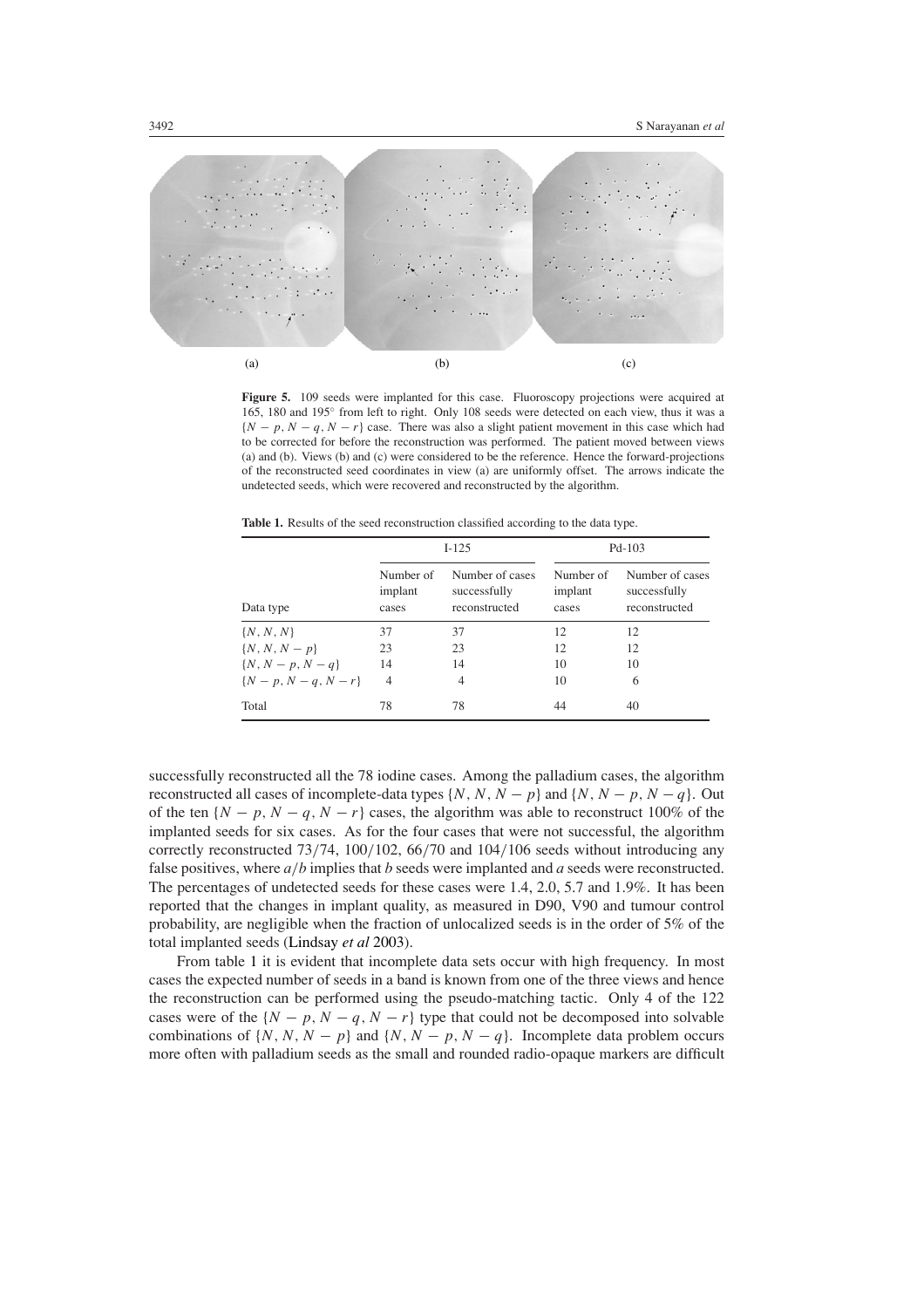to segment when seeds overlap. In comparison, the long iodine seeds with high aspect ratios can be more easily resolved when clustered together.

Even though we have addressed a few cases where false positives could be eliminated, the combination of false positives and undetected seeds complicate the problem further. It might so happen that the false positive seed and the undetected seed are in the same band. The algorithm cannot identify the difference and will substitute the false positive seed for the seed that was not detected and perform reconstruction. A  $\{N, N - p, N - q\}$  case with a false positive in the third view is actually a  $\{N, N - p, N - q - 1\}$  case in the absence of false positives. This problem needs to be solved by a different approach. It is thus best for the user to remove the obvious false positives in the seed-editing step and not guess to make up for the correct number of seeds.

The algorithm cannot reconstruct undetected seeds if they exist in the same search restriction band on all three views. The problem can be solved if we have prior knowledge of the number of seeds implanted within the band. This information is obtained from the number of seeds per needle track. Another way to get around the problem is to use more than three views and form epipolar line counts. Once this is done the three best views for each band can be chosen to perform reconstruction. In such a case we have a higher likelihood of having three complete image sets.

The current algorithm based on epipolar geometry requires co-planar imaging to perform reconstruction. Application of the pseudo-seed-matching method to fast cross-projection algorithm (Fast-CARS) [\(Narayanan](#page-11-8) *et al* [2002](#page-11-8)) can solve the problem of undetected seeds for non-coplanar imaging. However, the application is limited to the  $\{N, N, N - p\}$  case. This is because the fast cross-projection algorithm forms search restriction bands in such a way that unequal numbers of seeds are enclosed in different views for a given band. If the search restriction bands in Fast-CARS can be formed in such a way that they have equal number of seeds per band in the case of no undetected seed, Fast-CARS will also be able to solve  $\{N, N-p, N-q\}$  and some  $\{N-p, N-q, N-r\}$  data types.

## **4. Conclusion**

A new algorithm was presented that permits seed reconstruction from an incomplete data set. The algorithm requires only one of the three projections to be complete. Furthermore, even if all three projections are incomplete, it can reconstruct 100% of the implanted seeds depending on how the undetected seeds are distributed among the search restriction bands.

#### **Acknowledgments**

This work was supported in part by grants from the National Institutes of Health R21-CA89061 and the Department of Defense DAMD17-03-1-0033.

#### **References**

<span id="page-10-3"></span>Altschuler M D, Findlay P A and Epperson R D 1983 Rapid, accurate, three-dimensional location of multiple seeds in implant radiotherapy treatment planning *Phys. Med. Biol.* **28** 1305–18

<span id="page-10-2"></span><span id="page-10-0"></span>Amols H I and Rosen I I 1981 A three-film technique for reconstruction radioactive seed implants *Med. Phys.* **8** 210–4 Biggs P J and Kelly D M 1983 Geometric reconstruction of seed implants using a three-film technique *Med. Phys.* **10** 701–5

<span id="page-10-1"></span>Altschuler M D and Kassaee A 1997 Automated matching of corresponding seed images for three simulator radiographs to allow 3D triangulation of implanted seeds *Phys. Med. Biol.* **42** 293–302